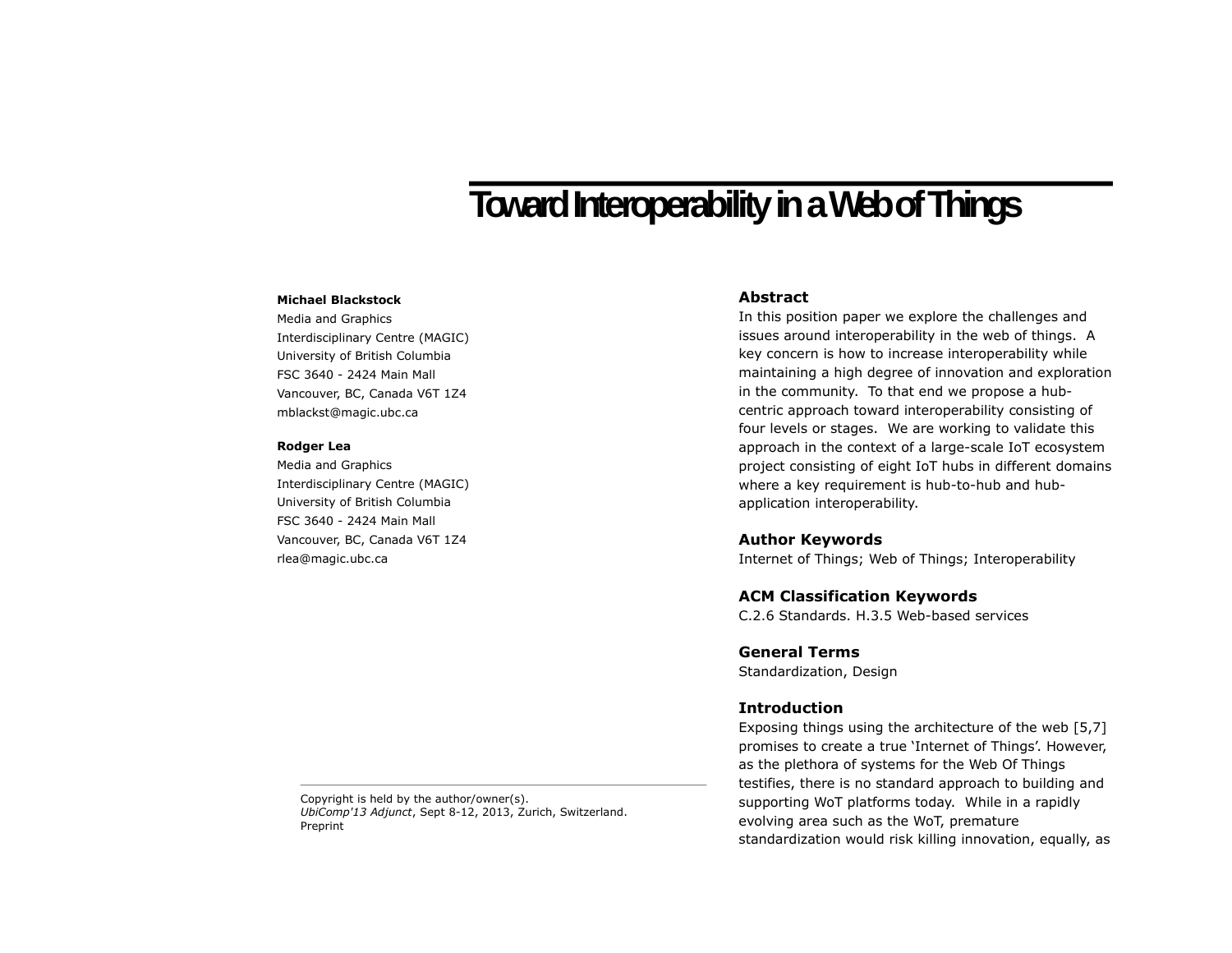the community evolves it will need to seek some degree of interoperability if it is to offer developers more than simple islands of things leaving application developers to address interoperability issues themselves.

To that end, we have begun to explore WoT interoperability primarily with a goal of addressing three key questions:

 How can we increase interoperability in the Web of Things while maintaining innovation and rapid exploration by the WoT community?

 What are the different 'levels' of interoperability relevant to the WoT and what are their pros and cons for the community?

 Is there value in exploring an interoperability approach toward standardization and if so what interest, and appetite exists in the community?

We are developing our approach and validating it as part of the UK's Technology Strategy Board (TSB) funded 'Internet of Things Ecosystem Demonstrator' which has funded 8 consortia to each build an IoT hub and mandated they develop an agreed approach to IoT interoperability [12].

While we have no clear answers, we believe that as the community matures it needs to think about and address these questions. We offer our initial early experiences with the demonstrator project and leverage those experiences to propose a staged Hub centric approach to interoperability. Our goal with this position paper is to explore these questions and stimulate discussion and debate within the WoT community.

## **The Web of Things Today**

The WoT approach leverages the unifying nature of the Web and so, to a certain extent, already offers some degree of interoperability and standardization. Things such as sensors and actuators can be represented as resources, and information about these things can be exchanged using the Representational State Transfer (REST) architecture of the web using the HTTP protocol.

It is equally clear that there has been an explosion in WoT platforms and systems over recent years. These efforts often take for granted that an interoperable IoT will make use of the web. While it is possible to give individual things or small groups of things a web presence, for example by providing a lightweight web server in an embedded device or a gateway, a growing trend today is to aggregate the web presence of many things using cloud-hosted platforms e.g. [3,9,13,14,15]. These larger scale 'WoT hubs' aggregate the web presence of many things for end users and application developers as illustrated in Figure 1. WoT hubs can be broken down into a number of categories which include *Web-enabled IoT products*, Web-centric *IoT development platforms*, *WoT Hubs* and *Sensor Webs*. Finally, *Mashup Platforms and Tools* may be used to combine hubs to create applications.

#### *Web-enabled IoT products*

A significant number of Internet-connected products today use web-based services to allow consumers to interact with them from mobile phone applications and web browsers e.g. [16]. The recently introduced 'Nest' thermostat [17], for example, is connected to a cloud service using home wifi networks permitting users to manage their home heating using their mobile phones and the web. Nest uses a web-based application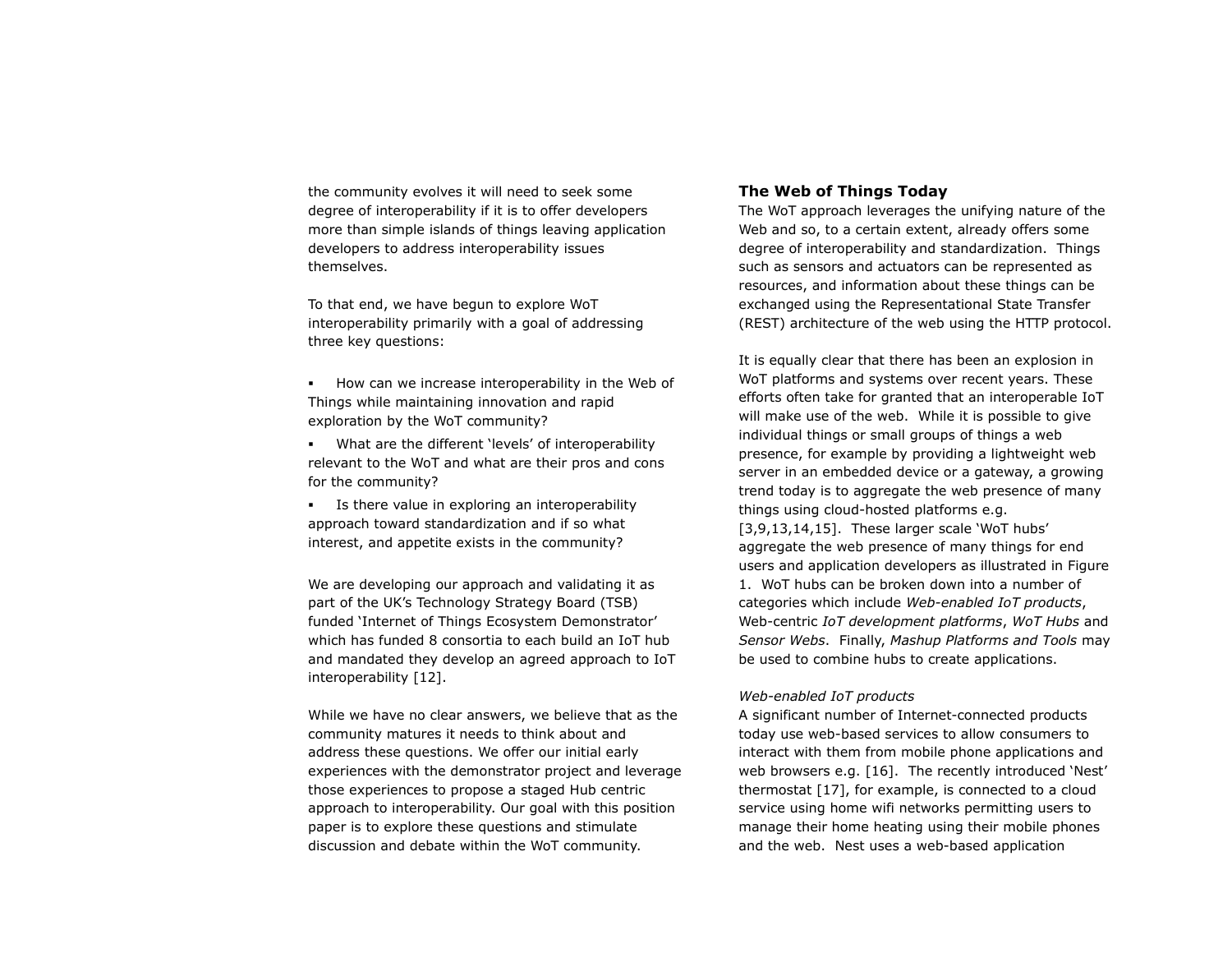programming interface (API) to access collected data and control its settings. Modern web-based APIs like the Nest's build on both the ubiquity of web protocols (HTTP) and the Representational State Transfer (REST) architectural style of the web [5].



Figure 1. WoT Hubs provide a repository for one or more types of things.

#### *Web-centric IoT platforms*

Industrial IoT and M2M systems such as ThingWorx [18], Axeda [19], AirVantage [20] and RealTime.io [21] leverage web technologies for developers to create applications for the IoT. However, their focus is on providing a comprehensive set of tools for building endto-end solutions. They generally use web technology to facilitate access, using a proprietary APIs and their own programming models.

#### *WoT Hubs*

Our own work, the WoTKit [3], as well as Xively, (formerly Cosm and Pachube [13]) aggregates collections of data streams called feeds to store information about sensors and the data they emit over time. Similarly, ThingSpeak [15] support a data model of channels similar to Xively and WoTKit feeds. All three include applications for processing, visualization and integration and offer the ability to find and share sensors and data, allowing others to take advantage of the integration work of others. The Open Sen.se platform acts as a hub for personal sensor data [14] and provides a set of embedded applications for users to track data generated from themselves and their things. Each of these platforms offer a 'hub' model to provide a repository for Things (data and metadata) and a set of APIs for accessing and using Things.

#### *Sensor Webs*

Sensor systems that heavily utilize web protocols have targeted large-scale sensor applications [4]. The Open Geospatial Consortium (OGC) has defined the Sensor Web Enablement (SWE) framework to provide a standard set of web service interfaces toward making it easier to share sensor data [10]. A new standard working group called Sensor Web Interface for the IoT [22] aims to link emerging web of things toolkits and platforms to the OGC SWE standards. There is a wellestablished need for coordinating systems to make it easier for applications to discover and access a wide variety of sensors independent of connectivity and data types.

## *Mashup Platforms and Tools*

The use of web protocols by WoT hubs makes the creation of mashups applications possible. For example, by combining data from public weather sensors from one hub with data provided by the Nest thermostat 'hub', a developer can create an application that controls home heating and cooling based on the current and predicted weather patterns.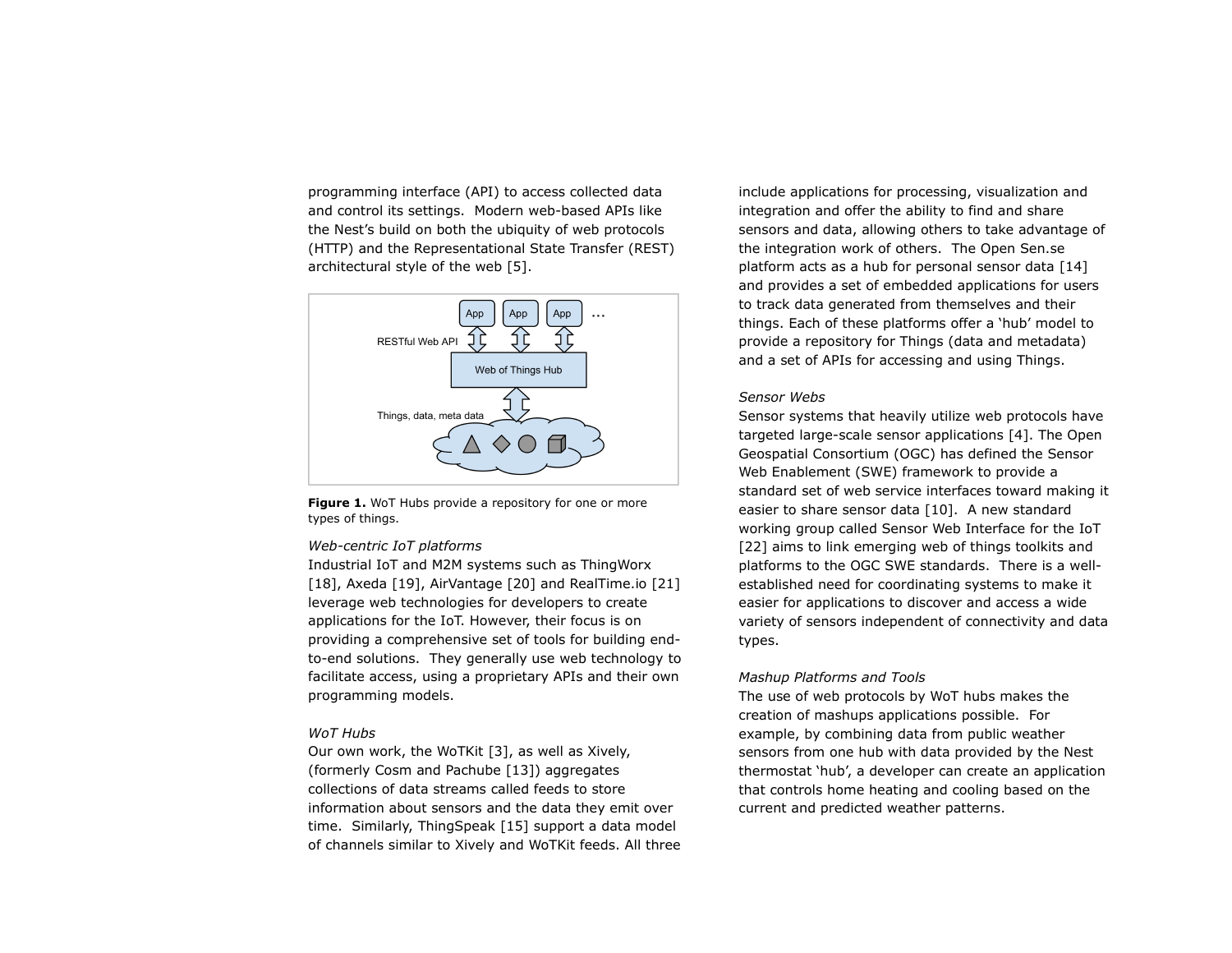Mashup tools and platforms make it easier for developers to create applications by combining data and functionality across multiple physical and virtual data sources. While not all are exclusively targeted at IoT applications, several tools have emerged to ease the development of mashup applications. Yahoo Pipes [23] for example, is used to collect and process data using a dataflow-programming paradigm. The Mixup [11] tool from IBM integrates information from the web at the presentation layer. If This Then That (IFTTT) [24] is a platform for writing simple programs called *recipes* that react to changes in one web service (trigger) then do things in another (action). Paraimpu [25] aims to connect physical and virtual things to Web including arduino devices, social networks and other IoT platforms such as Xively. The WoTKit [3] includes a mashup tool called the Processor to combine and process data from sensor and social network feeds.

Some tools require integration work to collect data and control things in the real world, while others come with a variety of adapters 'out of the box'. While mashup tools can ease application development, they only provide a limited degree of interoperability between these web-connected 'islands of things'. Increasing interoperability can lead to increased use of internetconnected things benefitting device manufacturers, app developers and end users; however, there are several challenges that need to be addressed for a higher degree of interoperability to be achieved.

## **Interoperability Challenges**

Given the different approaches taken by different WoT (and IoT) groups, it is clear that any developer wishing to cross system or platform boundaries needs to address and compensate for their different approaches. This requires they make assumptions about the types of things they want to connect to and compensate for different access and security methods, representations and URLs etc. While today this is perhaps not a significant issue, as the WoT evolves, we feel that this will increasingly hamper widespread adoption and lead to the inevitable 'islands of control' problem slowing innovation in the Web of Things.

To address this, it is worthwhile considering how to achieve some level of interoperability accepting that higher degrees of interoperability between hubs will require agreement on several fundamental issues such as the basic approaches to how 'things' are represented, found and accessed on the web. This will reduce the need for user involvement in configuration and setup, and specialized tools and adapters for application developers, making it easier to combine things from product specific 'hubs' that expose one or more catalogs of things to application developers.

Before addressing interoperability however, there must be some agreement on what interoperability means, the degree of interoperability required, and its implications for IoT system and application developers. What does it mean to be interoperable? Is the fact that an application developer can use a system to find, access and use things to create a mashup good enough? Perhaps we are already there! Once we've agreed on the answer (or answers) to this question, we can begin to resolve additional questions to move forward as a community.

**What is a Thing?** Today it's not clear what is really meant by 'things'. Are things limited to smart objects like sensors and actuators? Do they include anything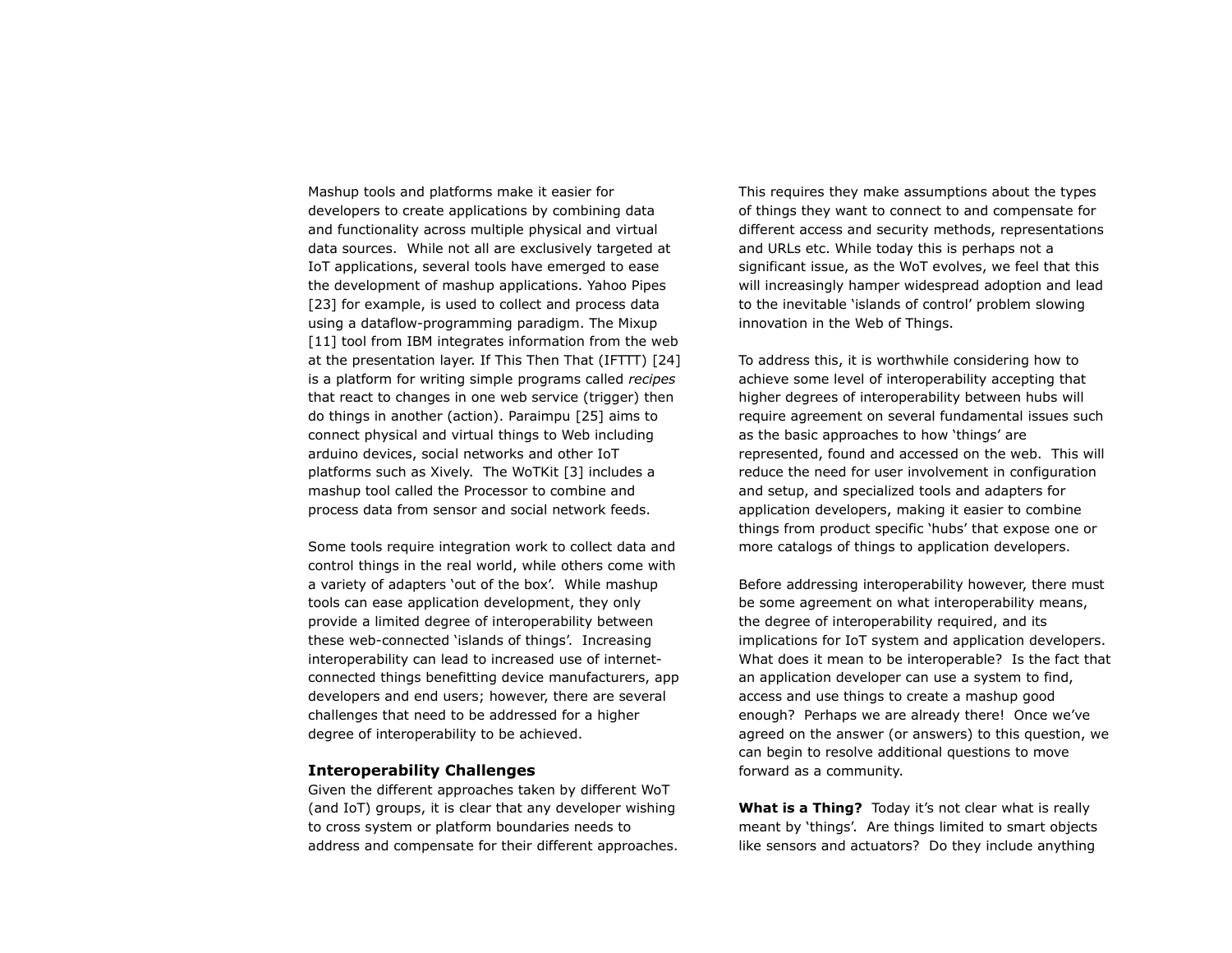with an electronic tag, or anything with an online presence like a street or bike rack represented by a row in an online databases? Do 'things' include people, and places [1,8]?

**Thing Interaction.** It is not clear how we should be able to interact with things. Do we only need the ability to interact with individual things, or query and control large groups of cooperating things at the same time?

**Thing Identification.** Once we've decided on what a 'thing' is, what is the minimum information necessary to identify these things? What are the appropriate resource identifiers, and representations for collections of things, things themselves, their properties and relationships?

**Describing Things.** How do we describe things? Do we need to establish a shared schema or ontology for things for greater interoperability, or can we find appropriate ways to involve users in connecting things and resolving ambiguities based on their current situation or context?

**Finding Things.** How do we find things? Should we be able to search for things by location, with certain properties? How can we discover and track mobile things that may move from one hub to another? Should we discover and access things through our friends using social networks [2,6]? How should things be organized?

**Securing Things.** How should we secure the access to non-public things? Can we make use of commonly used API security protocols like OAuth2 or are their

other more appropriate security and authentication schemes? What are the various user and organizational roles necessary to control access to things?

**Thing History.** Should a 'hub' maintain the current state of a thing, or its past states? How far in the past? How is the current state of a thing related to the (meta) data they are associated with and generate.

To address these issues we discuss efforts approaches toward addressing interoperability in the IoT.

## **Existing Interoperability Approaches**

Large IoT hub and platform vendors provide a degree of interoperability by providing a thing-agnostic model and API to integrate things across a wide variety of domains. These vendors aim to create a network effect where the hub becomes more valuable as more users and their things are connected. By doing so vendors hope to establish their hubs as de-facto standards for web of things interoperability.

The Internet of Things Architecture project (IoT-A) is proposing an architectural reference model for IoT interoperability together with key components of the future IoT to enable search, discovery, and interaction as one coherent network [26]

The Open Geospatial Consortium also has ongoing efforts to increase interoperability in the IoT. The Sensor Web for IoT working group has begun work toward integrating their location and Sensor Web Enablement standards with the IoT [10,22]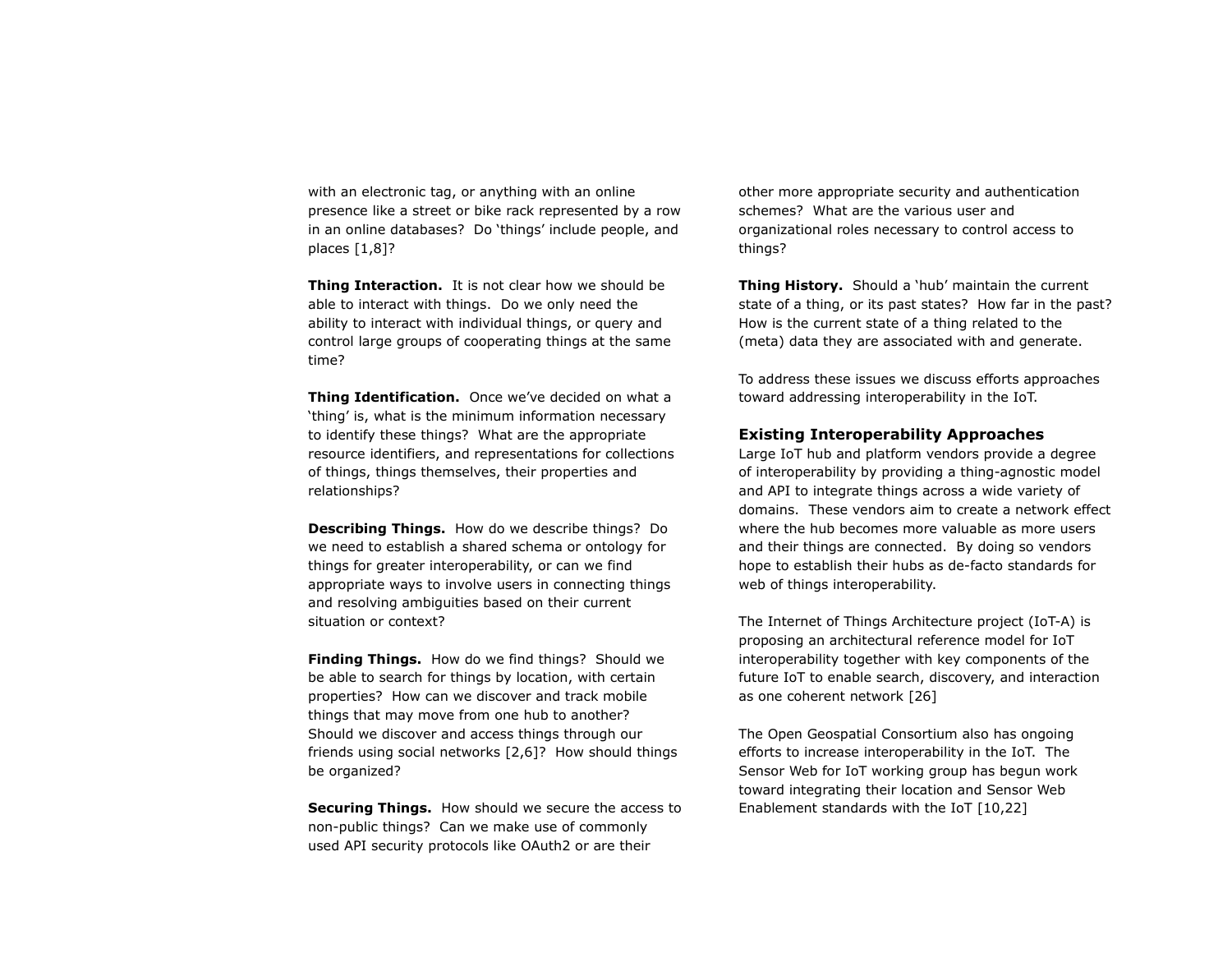Domain-specific sensor data portals have established standards toward interoperability. For example, the International Federation of Digital Seismograph networks (FDSN) publishes web service specifications and XML schema to provide a degree of interoperability across seismic sensor data portals to make this data easier to consume by applications [27].

The IETF community has been involved in foundational IoT technologies such as IPv6 and the Constrained Application Protocol (CoAP) focusing on getting constrained devices and sensor networks connected to the Internet. Similarly, the IEEE has several protocol standards that form the foundation of the IoT providing connectivity between things and the Internet [28].

While these efforts are moving the IoT toward greater interoperability, some, such as the IETF and IEEE deal primarily with connecting things to the Internet and the web specifying only the core networking infrastructure and protocols needed, not hub-to-hub or hub-toapplication interoperability. In an attempt to address both current and future needs of the IoT, ambitious efforts such as the IoT-A project could move forward too quickly introducing complex requirements without establishing a clear need. Vendors may favour less complex approaches that address requirements as they emerge. If we leave large proprietary hub vendors to establish standards, we risk innovation from smaller companies, often the primary source of innovation in emerging markets.

We propose that the community move forward with a lightweight approach consisting of four different levels or stages of interoperability. In the next section we describe this path to interoperability and our ongoing

work to validate this approach in cooperation with eight domain-specific hubs in the UK rooted in practical experience.

## **A Path to Interoperability**

Given the number of challenges, and that the WoT is still in its early stages of development, is clear that all of the outlined challenges cannot be addressed without significant cooperation and widespread agreement on common models, approaches and best practices. To move forward it will be important to understand the benefits and costs of greater interoperability such as cost savings and possible added complexity and restriction on innovation. A methodology that can capitalize on interoperability while maintaining a high degree of innovation is needed.

Our position is that the best basis for such a methodology is to adopt a hub-centric model for the WoT that uses mashup as the fundamental driver for hub interoperability. We believe that such an approach will address the current needs of the majority of the WoT community, who are currently focused on developing applications against single platforms and who only require interoperability to allow them to easily reach out to other WoT systems and access data on specific things that their core applications need.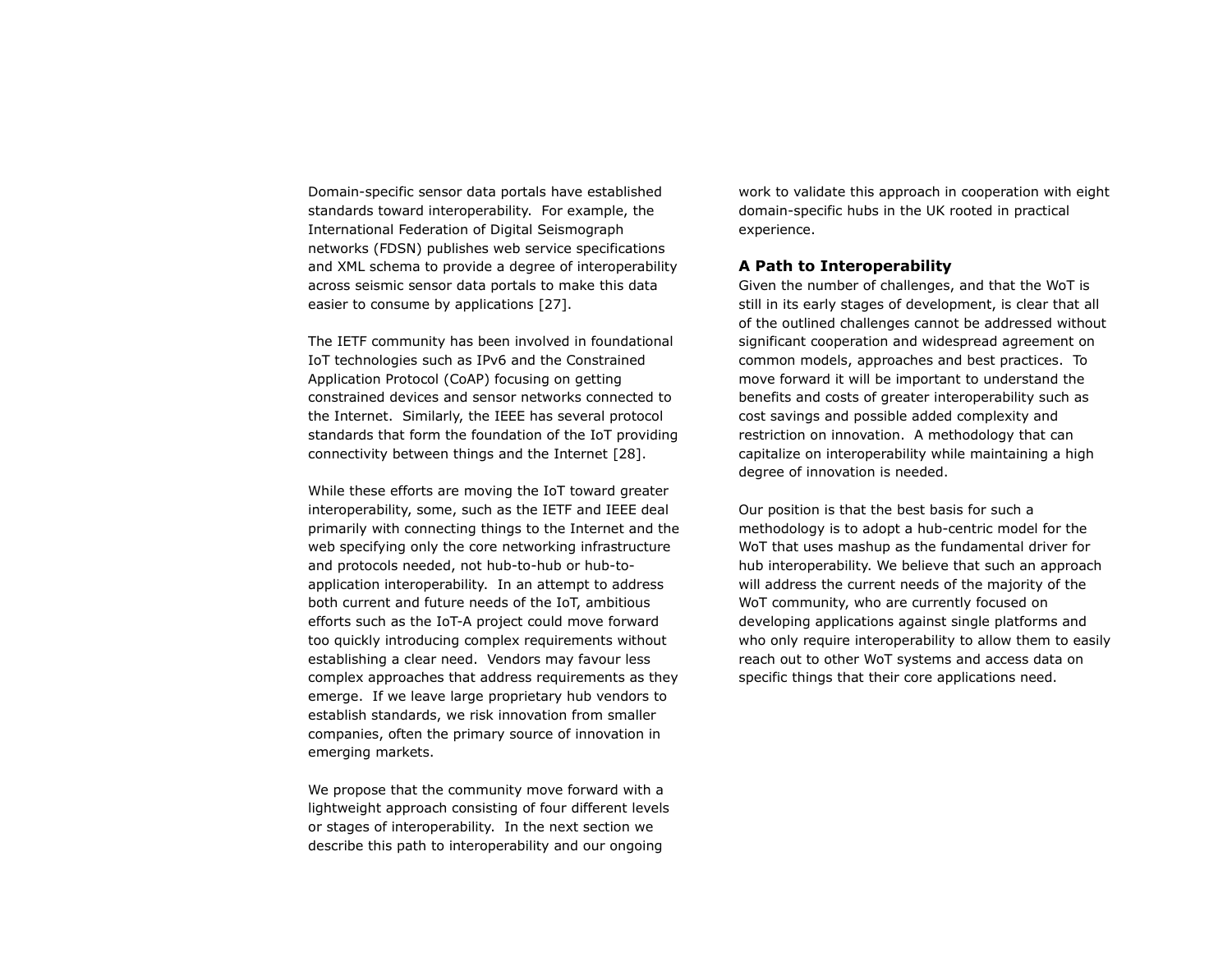

**Figure 2.** Mashup Platforms used to address WoT hub interoperability.

To leverage the Hub and Mashup model, we suggest a staged approach which initially agrees on foundational technologies and approaches, then later builds on these as the community evolves, moving from to more comprehensive levels of interoperability, reducing the need for hub-specific adapters. Of course, some groups and domain-specific IoT communities can (and have) moved forward more quickly, but without widespread adoption, these communities may be forced to move back or build adapters when attempting to integrate with hubs from other IoT domains.

We suggest that there are four stages or levels toward WoT hub interoperability:

**Web of Things Core.** At this initial stage, hubs expose things and catalogs of things using the web architecture allowing application developers to create applications using RESTful web services. This will require integration by application developers, or using adapters with mashup tools as shown in Figure 2. This level offers minimal interoperability and allows WoT

application developers to find IoT hubs but requires the application developer or the mashup platform to do the 'heavy lifting' in understanding how to use these Hubs and the things they manage.

**Web of Things Model.** The next stage of interoperability requires agreement on basic approaches and models, assuming a user (i.e. an application developer or end user) is still in the loop. At this level, there is agreement on a basic set of mechanisms to determine what things and data a hub manages, but no agreement on the details of those things. In essence, this stage provides a basic catalogue model allowing application developers to use a common API to retrieve a high level catalogue of the things a hub contains. This stage will facilitate the development of generic adapters and the required tools for integration and interoperability between hubs will become simpler.

**Web of Things Hub.** The third stage of development requires agreement on some implementation issues such as concrete representations, URLs, standard schemes for describing and getting data from things in a generic fashion. It also requires a basic agreement on security mechanisms so that Hubs can control access to things and offer some guarantees over who is accessing, providing and using things and their data. Reaching this stage of interoperability allows application can do more automatically with less intervention.

**Web of Things Profiles.** This final stage of interoperability model is reaching agreement on detailed thing profiles. This level requires agreement on the complex semantics of things, e.g. agreeing that a temperature sensor in one hub is the same as one in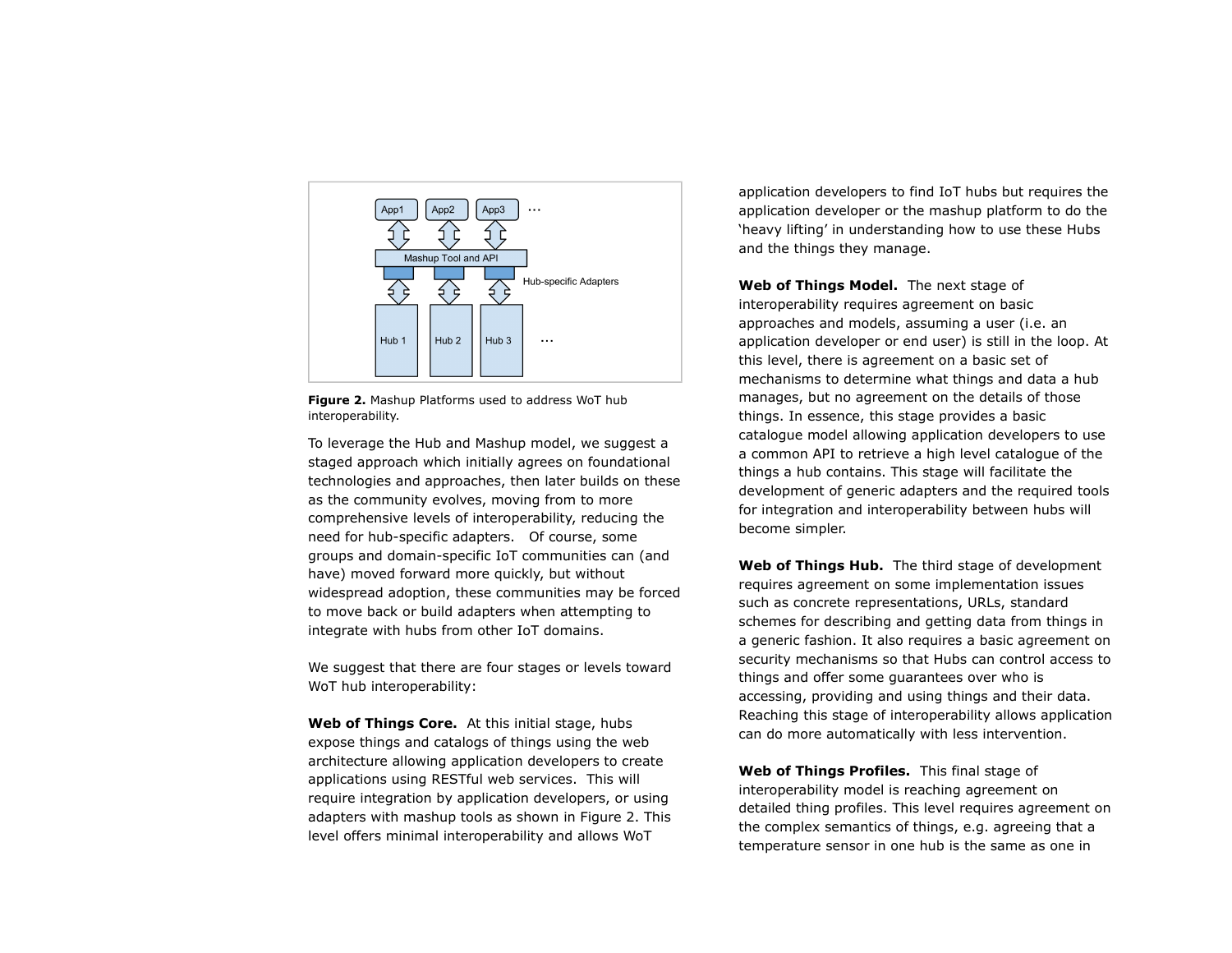another hub, and agreeing on the types of data each manages. Essentially the taxonomy of things and the ontological models that hubs support will need to be defined. By reaching agreement at this level, deep integration of application is possible allowing hubs and things to link to and communicate directly with each other as illustrated in Figure 3.



**Figure 3.** Complete hub-interoperability where applications can access hubs directly. Hubs can exchange information as needed to find and interact with things across hubs.

## **Validating Web of Things Interoperability**

As part of an exploration of these levels of interoperability, we are working with a group of eight IoT hubs, each being built by a consortium of industry and academic partners in the UK. Each Hub consortium is addressing a different domain or geographical area but each has agreed to work towards a level of interoperability with the other Hubs. These eight hubs are part of the *Internet of Things Ecosystem Demonstrator* project funded by the UK Technology Strategy Board (TSB). Which has established a large scale, open cross-domain IoT program where one of the primary goals is interoperability between open IoT information hubs to "stimulate the development of an open application and services ecosystem in the Internet of Things (IoT)" [12].

Each hub in the project is industry led, and consists of a mix of large and small companies supported by one of more academic partners. Areas of focus for the clusters include Transportation, the Built Environment, Embedded devices, the Home, Critical infrastructure, and Education. Further details can be found at https://connect.innovateuk.org/web/internet-of-thingsecosystem-demonstrator.

Our focus, as part of the *Smart Streets* consortium, is looking at critical infrastructure with a focus on road networks. To that end we are developing an IoT hub that manages things and data ranging from road pavement conditions, lights and signals to drains and flooding patterns. For these things the hub is managing both real time and non-real time sensors and assets status and updates from across the UK's road network.

Within the framework of the TSB project, members have established agreement on the use of web technologies to expose the things available on their hub and are, in many cases, using existing WoT platforms. The Smart Streets project for example is making use of the WoTKit [3] as its WoT platform augmented by an open source data hub called CKAN [29] to host static data needed by developers. Other hubs such as STRIDE, looking at Container ports and shipping information use the BT hub. The DISTANCE project is using the Xively (Cosm) hub to expose things and data to educational establishments. All are leveraging the web to make their data available to application developers and other hubs. Clearly, these hubs are at or past the first stage of interoperability - "WoT Core".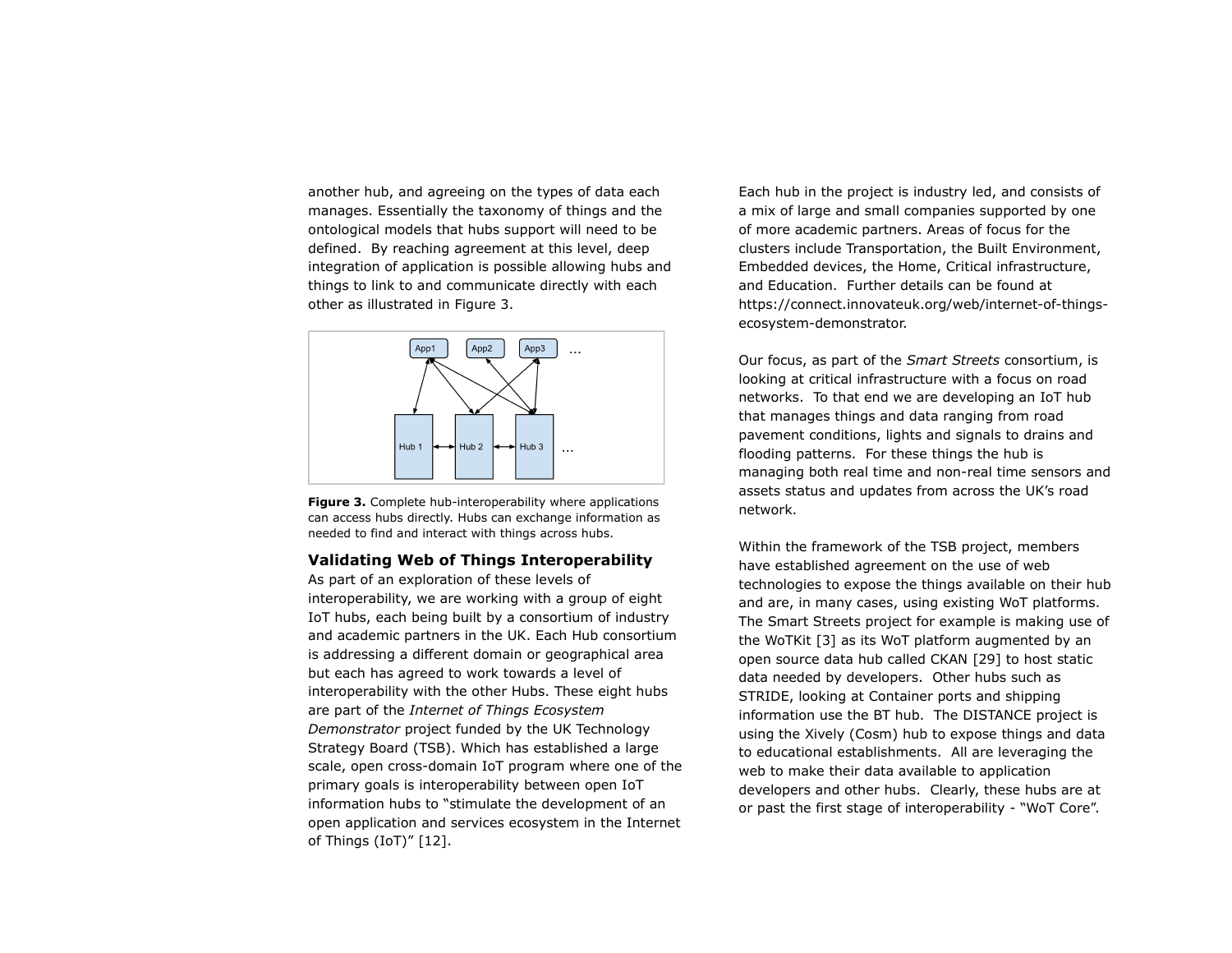As part of the IoT ecosystem demonstrator project each hub is participating in an interoperability working group to establish the basic requirements and models for inter-hub interoperability. The goal is to specify the minimum requirements needed for hubs to exchange data and application developers to access and use data from each hub in a consistent manner. This involves understanding what is common about each hub, how they expose things, and how application developers will use the hubs individually and together. An early deliverable will outline the basic requirements and model shared by IoT hubs toward interoperability – "WoT Model".

From that Interoperability working group, early work has begun by agreeing on specific implementation issues such as defining how things and catalogs of things are represented and searched for in a hub. The aim is to define simple representations that can be easily mapped to existing implementations using a facade and adapters so that hubs can meet interoperability requirements and its associated benefits with little effort and minimal complexity, moving to the "WoT Hub" stage.

Because of the variety of WoT domains, it seems unlikely that hub-hub interoperability can be increased further in the lifetime of this initial project. Once basic application and hub-to-hub communication is established, we are optimistic that a follow on project could begin to explore deeper semantic interoperability between hubs.

## **Conclusions**

Today companies and organizations are hosting web of things hubs that aggregate catalogs of things and

provide web-centric APIs for application developers. Clearly, aggregating things and their associated communities around hubs makes application development easier. It is also clear that degrees of hub-interoperability are possible using mashup tools and applications. The question is: How do we move forward as a community from simply leveraging the web toward stronger interoperability between WoT hubs?

We proposed four levels or stages along a path. This path allows application developers to create mashup applications using WoT hubs today while we work toward greater interoperability between hubs over time. In the context of the IoT Ecosystem Demonstrator project, we hope to gain a better understanding of how to create an interoperable web of things, and how (and when) the web of things may evolve from simply exposing things to the web toward a more standardsbased approach while maintaining innovation in the WoT community.

## **Acknowledgements**

We would like to thank our colleagues in the IoT Ecosystem demonstrator project whose discussions have helped us form our position reported here. Partial support for this work has come from NSERC Canada.

#### **References**

[1] Blackstock, M., Kaviani, N., Lea, R., and Friday, A. MAGIC Broker 2: An open and extensible platform for the Internet of Things. Internet of Things (IOT), 2010.

[2] Blackstock, M., Lea, R., and Friday, A. Uniting online social networks with places and things. Workshop on the Web of Things (WoT 2011).

[3] Blackstock, M. and Lea, R. IoT Mashups with the WoTKit. Internet of Things 2012. (2012).